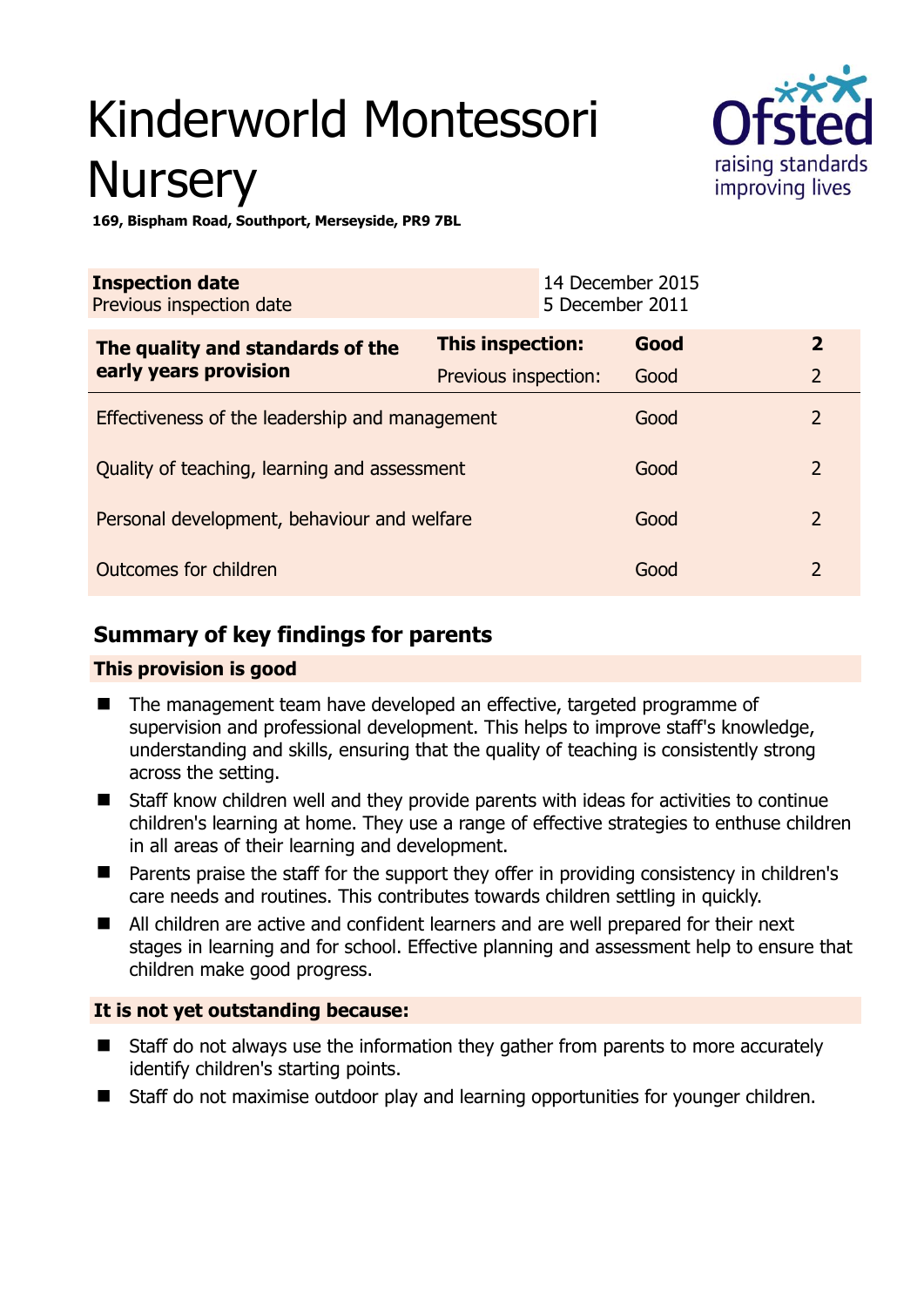# **What the setting needs to do to improve further**

### **To further improve the quality of the early years provision the provider should:**

- use the information gathered from parents to help more accurately establish children's starting points
- enhance the outdoor provision for vounger children and maximise opportunities that enthuse and motivate their natural curiosity, exploration and creative skills.

#### **Inspection activities**

- The inspector observed the quality of teaching during activities indoors and outdoors and assessed the impact this has on children's learning.
- The inspector completed a joint observation with the nursery manager.
- The inspector looked at children's records, planning documentation and evidence of the suitability of staff working in the provision. She looked at a range of other documentation, including policies and procedures and the setting's self-evaluation.
- The inspector spoke to a small selection of parents during the inspection and took account of their views.
- The inspector spoke to members of staff and children at appropriate times during the inspection and held meetings with the two managers and deputy manager.

#### **Inspector**

Cath Palser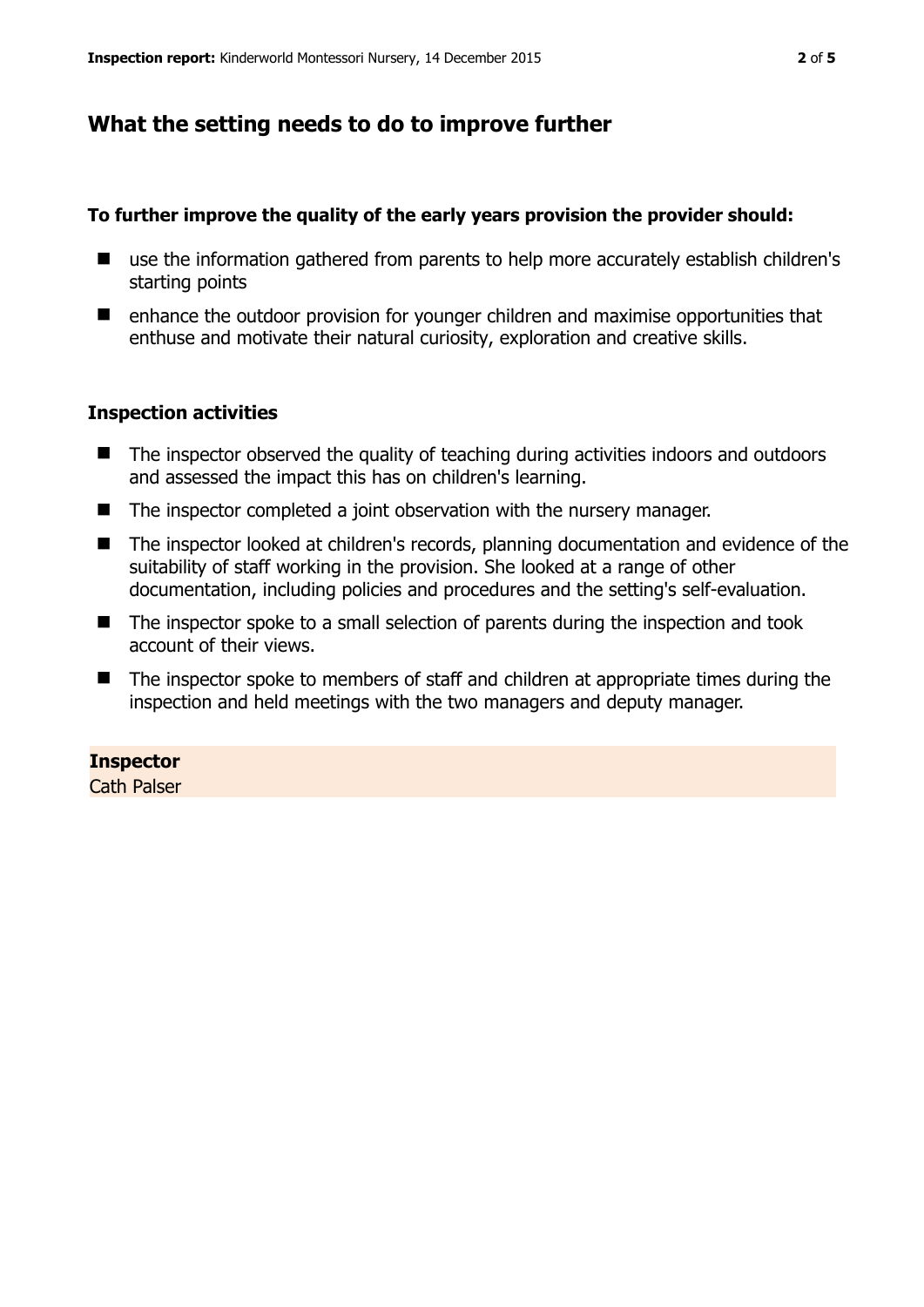# **Inspection findings**

# **Effectiveness of the leadership and management is good**

The arrangements for safeguarding are effective. Staff undertake regular training which contributes to their robust understanding of the safeguarding procedures. They know what to do should they be concerned about the welfare or safety of a child. There are rigorous procedures in place to ensure the environment is safe and secure. Other training undertaken and qualifications held have a positive impact on the quality of teaching and learning. For example, staff have introduced a range of fun activities to promote children's early literacy skills well. They understand the importance of establishing a close bond with children so they feel confident, self-assured and ready for learning. The management team regularly seek the views of children, parents, staff and other professionals. They review children's progress and set high expectations to drive ongoing improvement. Partnership working with parents and other agencies is strong and this has a positive impact on children's progress.

## **Quality of teaching, learning and assessment is good**

Overall, staff provide a fun and stimulating learning environment with activities that meet the needs and interests of children. Staff use a range of effective teaching methods to motivate children to learn and help prepare them for school. For example, staff introduce new language and encourage children to express their thoughts and opinions. They ask questions as children play and provide plenty of time for them to experiment and do things in their own way. This contributes towards children's growing confidence in their communication, language and critical-thinking skills. Children's physical skills are supported well. Younger children investigate how to manipulate the different cogs and wheels on the puzzle and explore the different noises they produce. Older children learn how to use equipment safely and use a range of materials to make their own creations. Children are enthusiastic and confident learners and are making good progress towards the early learning goals.

## **Personal development, behaviour and welfare are good**

Children have daily opportunities to play outside in the fresh air. They develop confidence using the large play equipment and run around with vigour and energy. Children are provided with nutritious meals and begin to understand how to keep themselves healthy and safe. This contributes towards their growing physical and emotional well-being. Children are keen volunteers who offer help and carry out small tasks. They are well supported to develop strong independence and self-care skills. Staff are good role models and value children's views and contributions. Children show a growing understanding of behavioural expectations. They play cooperatively together and make friends easily. Children thoroughly enjoy their time at the setting and develop a thirst for learning.

## **Outcomes for children are good**

Children have an eager disposition for learning and develop the skills and attitudes that prepare them to be ready for school. All children are making good progress from their starting points. This includes disabled children and those with special educational needs, and those who speak English as an additional language.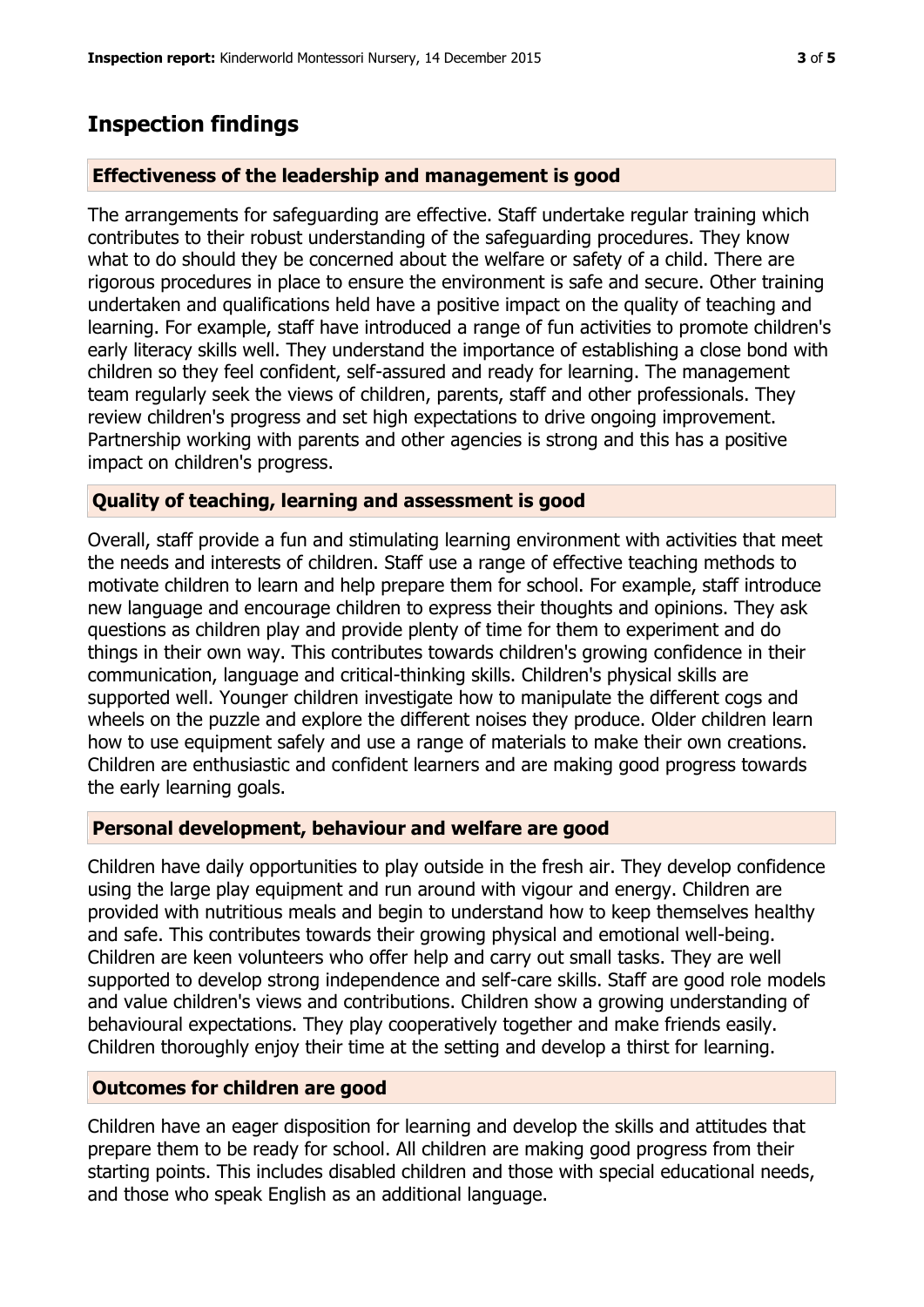# **Setting details**

| Unique reference number       | 310432                                                                               |  |
|-------------------------------|--------------------------------------------------------------------------------------|--|
| <b>Local authority</b>        | Sefton                                                                               |  |
| <b>Inspection number</b>      | 867941                                                                               |  |
| <b>Type of provision</b>      | Full-time provision                                                                  |  |
| Day care type                 | Childcare - Non-Domestic                                                             |  |
| <b>Registers</b>              | Early Years Register, Compulsory Childcare<br>Register, Voluntary Childcare Register |  |
| <b>Age range of children</b>  | $0 - 11$                                                                             |  |
| <b>Total number of places</b> | 173                                                                                  |  |
| Number of children on roll    | 234                                                                                  |  |
| <b>Name of provider</b>       | Kinderworld Limited                                                                  |  |
| Date of previous inspection   | 5 December 2011                                                                      |  |
| <b>Telephone number</b>       | 01704 214272                                                                         |  |

Kinderworld Montessori Nursery is privately owned and was registered in 1996. The setting employs 46 members of childcare staff. Of these, 45 hold appropriate early years qualifications to at least level 3, including one with Qualified Teacher Status, one who holds a qualification at level 6 and one who holds a qualification at level 4. The setting opens from Monday to Friday, all year round. It opens from 7am until 7pm and caters for children attending the nursery, pre-school sessions and out-of-school provision. The setting provides funded early education for two-, three- and four-year-old children. It supports a number of children who speak English as an additional language, disabled children and those with special educational needs.

This inspection was carried out by Ofsted under sections 49 and 50 of the Childcare Act 2006 on the quality and standards of provision that is registered on the Early Years Register. The registered person must ensure that this provision complies with the statutory framework for children's learning, development and care, known as the Early Years Foundation Stage.

Any complaints about the inspection or the report should be made following the procedures set out in the guidance 'Complaints procedure: raising concerns and making complaints about Ofsted', which is available from Ofsted's website: www.gov.uk/government/organisations/ofsted. If you would like Ofsted to send you a copy of the guidance, please telephone 0300 123 4234, or email enquiries@ofsted.gov.uk.